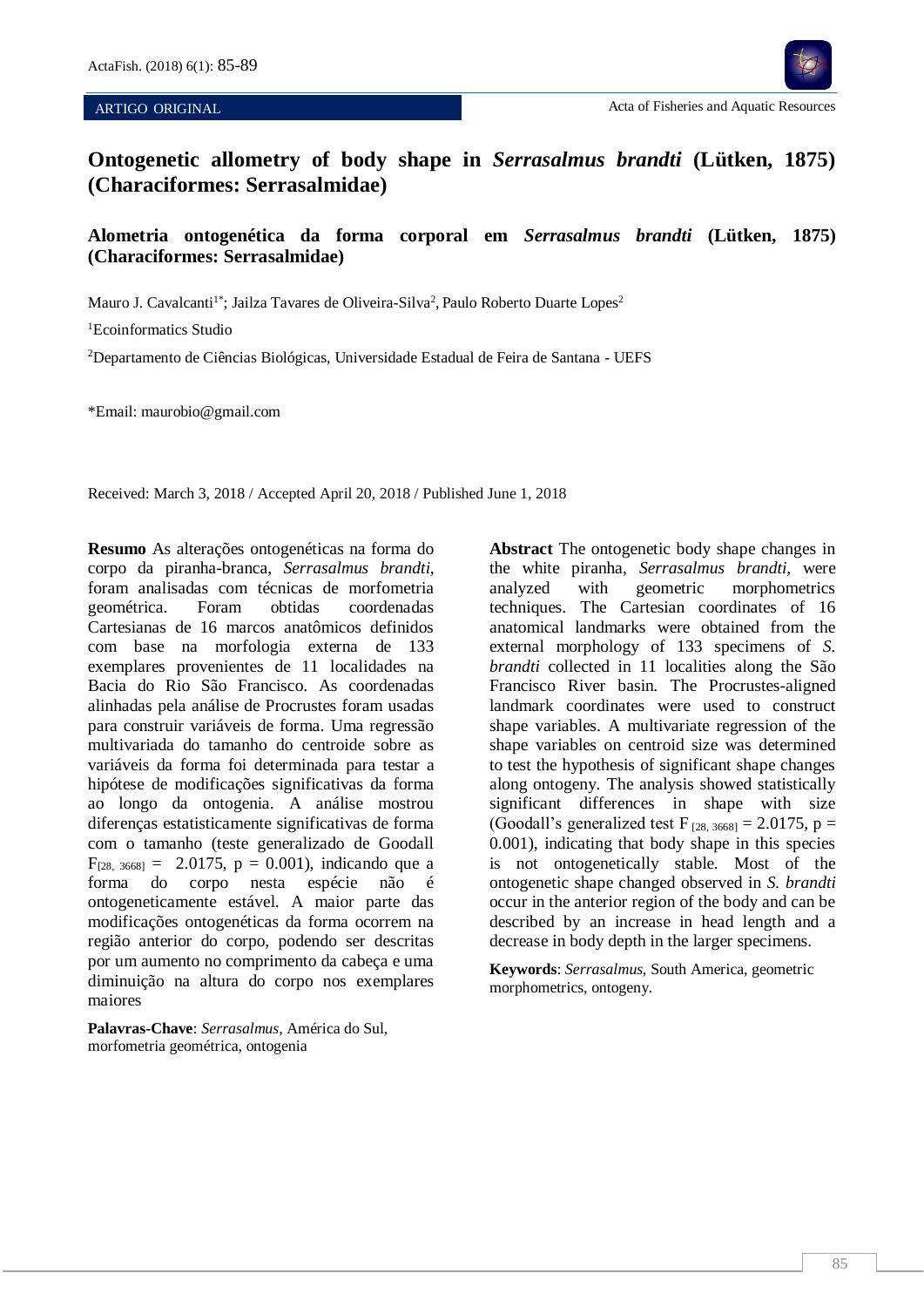# **Introduction**

The genus *Serrasalmus* Lacepède 1803 comprises about 30 species of South American freshwater fishes, commonly known as piranhas, that are characterized by a rhomboid body, sharp teeth, and powerful jaws (Jégu 2003, Nelson 2006).

The species of *Serrasalmus* are morphologically very similar and present several problems of identification, nomenclatural inconsistencies, and uncertainties in phylogenetic relationships. Phylogenetic analyses based on molecular data have shown the existence of one well-supported monophyletic clade including *Serrasalmus*, *Pygocentrus* Müller & Troschel, 1844, and part of *Pristobrycon* Eigenmann,1915, that was also demonstrated to be identifiable on the basis of morphological characters (Freeman *et al.* 2007).

The white piranha or pirambeba, *Serrasalmus brandti* Lütken, 1875, the species here studied, is a benthopelagic species which occurs in the São Francisco River basin in Brazil (Britski *et al.* 1988, Pompeu 1999) and attains about 22 cm in total length. This species has been included in the molecular phylogenetic analyses performed by Orti *et al.* (2008), which positioned it in a clade along with all other extant species of *Serrasalmus* and *Pygocentrus*.

In the present study, the hypothesis that significant ontogenetic changes in body shape do occur in *Serrasalmus brandti* are examined with techniques of geometric morphometrics, that allow the precise and detailed analysis of shape variation in organisms on the basis of coordinate data from homologous anatomical landmarks (Adams *et al.* 2004), These methods represent an interesting alternative to traditional morphometrics, based on measured distances, and have demonstrated to be particularly relevant to allometric studies in fishes (Walker 1993, Zelditch & Fink 1995, Loy *et al.* 1996, Reis *et al.* 1998, Hood & Heins 2000, Frederich & Sheets 2010, Rodrıguez-Mendoza *et al.* 2011, Vergara-Solana *et al.* 2013).

#### **Materials and Methods**

The analysis was performed on the Cartesian coordinates of 16 two-dimensional landmarks defined on the basis of the external morphology (following Fink 1993), from 133 specimens of *Serrasalmus brandti*, ranging from 40 to 160 mm in standard length (Figura 1). Landmark coordinates were obtained from digitized images taken from the left side of each specimen with a Sony DSLR-A 200K (Alpha) digital camera with a resolution of 10.2 megapixels, using the program TPSDig v2.26 (Rohlf 2015).



**Figura 1.** Locations of the 16 anatomical landmarks (numbered points) recorded on each specimen of *Serrasalmus brandti*.

Specimens examined were captured in 11 localities along the basin of São Francisco River (Northeastern Brazil) (Figura 2) and are deposited in the fish collection of Museu de Zoologia, Divisão de Peixes, Universidade Estadual de Feira de Santana, preserved in alcohol 70%.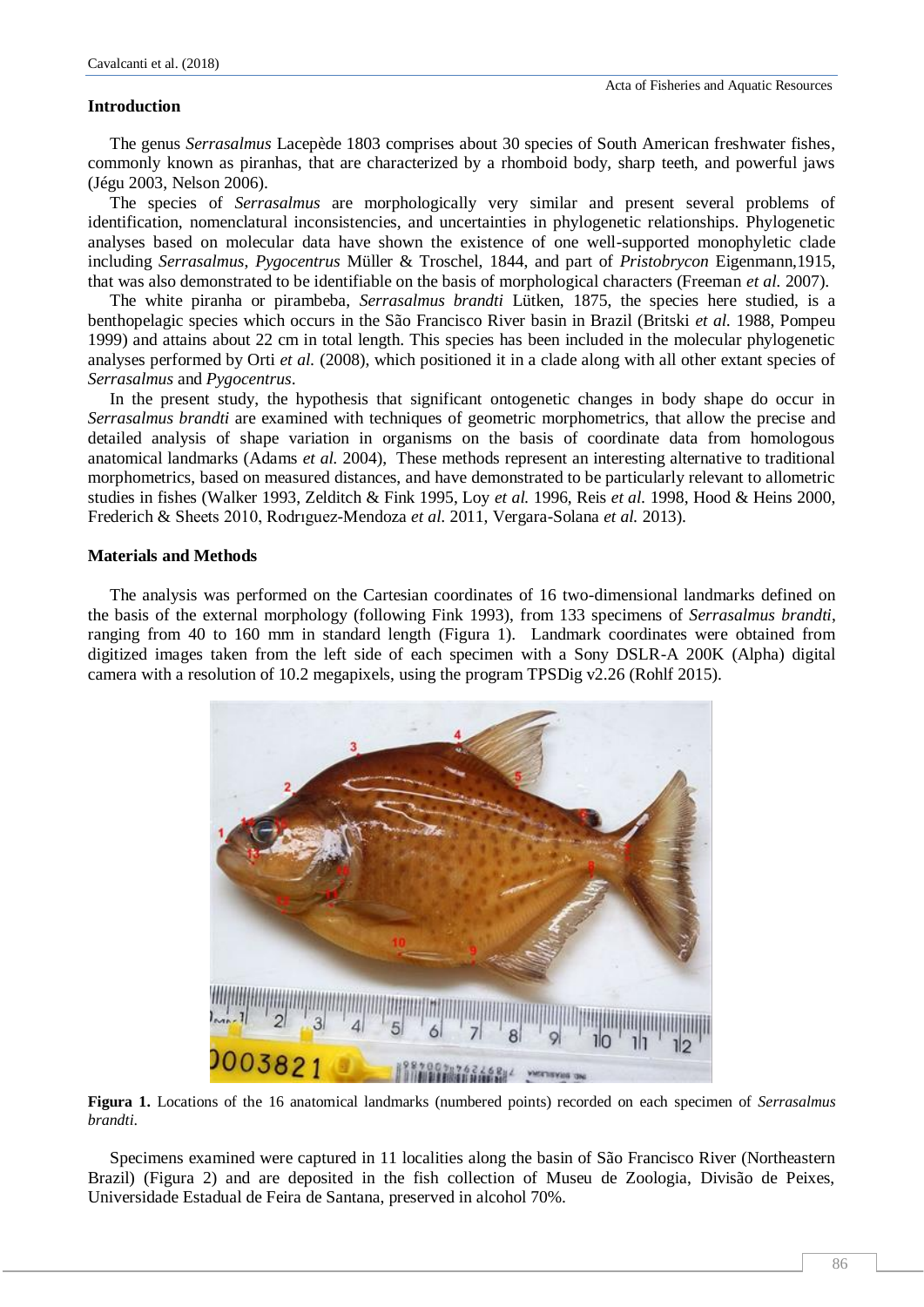Acta of Fisheries and Aquatic Resources

**Figure 2**. Map of South America displaying the locality records of the specimens of *Serrasalmus brandti* included in this study.

The geometric size of each specimen was estimated by the centroid size, defined as the square root of the summed squared distances of all landmarks to the centroid of the configuration (Bookstein 1991), transformed to decimal logarithms.

For each specimen, the landmark coordinates were aligned and superimposed by Generalized Procrustes Analysis (Adams *et al.* 2004), scaling the configurations to unit centroid size and then centered and rotated them, in order to minimize the sum of squared distances between the landmarks of each configuration to the corresponding landmarks of a reference or "consensus" configuration (computed as the mean landmark configuration of all specimens). The scores of a principal components analysis of the Procrustes superimposed specimens described deviations of each specimen from the reference configuration and were used as shape variables in subsequent multivariate statistical analyses (Adams *et al.* 2004).

Patterns of ontogenetic shape changes were



analyzed by multivariate regression of the shape variables onto log<sub>10</sub> centroid size (Rohlf 1998, Monteiro 1999). The fit of the multivariate regression model was tested using a generalization of Goodall's (1991) Ftest. A permutation test, with 1000 random permutations of the data, was used to assess the significance of the F statistic. Computations were performed using the program TPSRegrw v1.44 (Rohlf 2015). Thin-plate splines deformation grids were used to graphically depict the patterns of shape variation among the landmarks.

### **Results**

The multivariate regression of the shape variables on centroid size with 1000 random permutations was highly significant (Goodall's F<sub>[28, 3668]</sub> = 2.0175, P = 0.0012).

As depicted by the thin-plat splines deformation grids (Figura 3), most of the ontogenetic shape changes observed in *S. brandti* occur in the anterior region of the body (landmarks 3, 11, 12, and 16), and can be described by a compression of the head and an overall elongation of the body along the anteroposterior axis, with a shallowing of the mid-body and the tail region more homogeneous in shape. Larger specimens thus are blunt-headed head and show a relatively slender body, whereas smaller specimens are sharp-snouted an d present a relatively higher body.

**Figure 3**. Shape changes, expressed as deformation grids using thin-plate splines, as a function of size in *Serrasalmus brandti* estimated by a multivariate regression of shape variables on centroid size: (top) estimated shape for a very small specimen; (middle) mean configuration with vectors indicating landmark displacements for increasing size; (bottom) estimated shape for a very large specimen. Shape changes for maximum and minimum centroid sizes were multiplied by three for clarity.

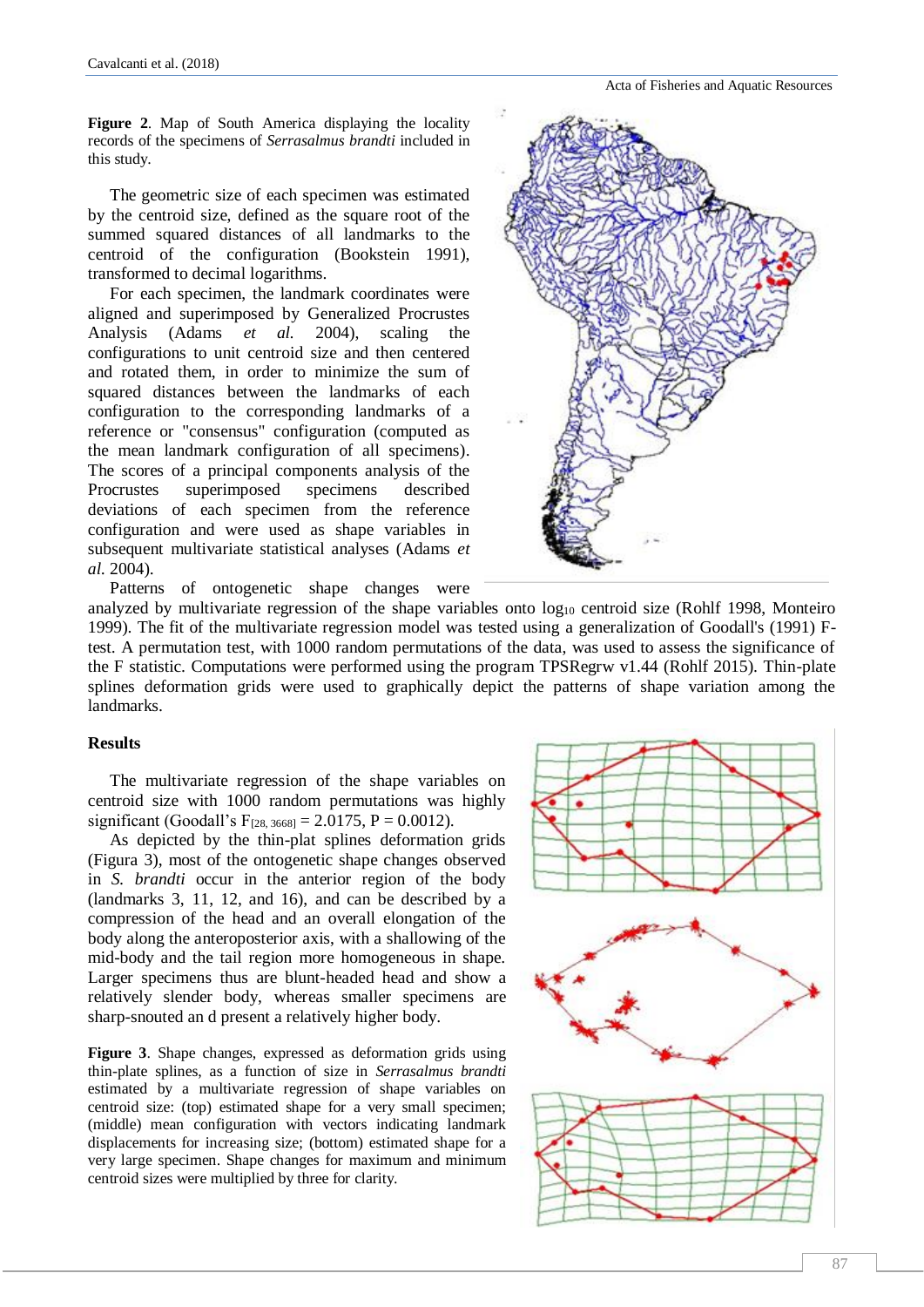#### **Discussion**

The results of this study support the hypothesis that the patterns of shape variation during ontogeny in *S. brandti*, as depicted by geometric morphometric techniques, are not ontogenetically stable and change significantly along development, corroborating those reported for other species of *Serrasalmus* and the related genus *Pygocentrus*. In Venezuela, Machado-Allison & Garcia (1986) documented ontogenetic modifications in the head morphology of *S. rhombeus* and *P. notatus*. These changes can be interpreted functionally, taking into account the differences in diet and feeding behavior between juvenile and adult individuals observed in several piranha species (Machado-Allison & Garcia 1986, Nico & Taphorn 1988). Larvae and juvenile individuals of *S. spilopleura* are known to use mats of floating aquatic vegetation as shelter as well as a foraging ground for the smaller food items they consume (Nico & Taphorn 1988, Sazima & Zamprogno 1985). Adults individuals, in turn, are aggressive predators with a specialized carnivorous diet, usually living in shoals and using active predatory tactics (Sazima & Machado 1990); such ontogenetic diet shift might thus selectively favor a slender body and larger jaws. In the specific case of *S. brandti*, in his study of the feeding habits of this species in four floodplains lakes in São Francisco River, Pompeu (1999) concluded that trophic ontogeny as reported for other species of *Serrasalmus* also occurs in this species.

These results also corroborate a study of a species in the related genus *Pygocentrus* using geometric morphometrics (Zelditch & Fink 1995). That study also found evidence of allometric shape changes in *P. nattereri*, with an elongation of the mid-body and a compression of the head and anterior relative to the anteroposterior region of the body similar to the patterns of ontogenetic shape change reported here.

We suggest that these changes may be interpreted as the morphological response to the evolutionary development of a specialized carnivorous diet in the adult stage in this species.

# **References**

- Adams, D.C., Rohlf, F.J. & Slice, D.E. (2004). Geometric morphometrics: ten years of progress following the 'revolution'. *Italian Journal of Zoology* 71: 5-16.
- Bookstein, F.L. (1991). *Morphometric tools for landmark data. Geometry and biology*. Cambridge: Cambridge University Press.
- Britski, H.A, Sato, Y. & Rosa, A.B.S. (1988). *Manual de identificação de peixes da região de Três Marias: com chaves de identificação para os peixes da Bacia do São Francisco.* 3ª. ed. Brasília: Câmara dos Deputados, Coordenação de Publicações - CODEVASF, Divisão de Piscicultura e Pesca.
- Fink, W.L. (1993). Revision of the piranha genus *Pygocentrus* (Teleostei, Characiformes). *Copeia* 1993: 665-687.
- Frederich, B. & Sheets, H. (2010). Evolution of ontogenetic allometry shaping giant species: a case study from the damselfish genus *Dascyllus* (Pomacentridae). *Biological Journal of the Linnean Society* 99: 99- 117
- Freeman, B., Nico, L.G., Osentoski, M., Jelks, H.L. & Collins, T.M. (2007). Molecular systematics of Serrasalmidae: Deciphering the identities of piranha species and unraveling their evolutionary histories. *Zootaxa* 1484: 1-38.
- Goodall, C.R. (1991). Procrustes methods in the statistical analysis of shape. *Journal of the Royal Statistical Society, Series B* 53: 285-339.
- Grubich, J.R., Huskey, S., Crofts, S., Orti, G. & Porto, J. (2012). Mega-Bites: Extreme jaw forces of living and extinct piranhas (Serrasalmidae). *Nature Scientific Reports* 2: 1009.
- Hood, C.S. & Heins, D.C. (2000). Ontogeny and allometry of body shape in the Blacktail shiner, *Cyprinella venusta*. *Copeia* 2000: 270-275
- Jégu, M. (2003). Serrasalminae (Pacus and piranhas). In R.E. Reis, S.O. Kullander & C.J. Ferraris (Eds.), *Checklist of the freshwater fishes of South and Central America*. (pp. 182-196), Porto Alegre: EDIPUCRS.
- Loy, A., Mariani, L., Bertelletti, M. & Tunesi, L. (1998). Visualizing allometry: geometric morphometrics in the study of shape changes in the early stages of the two-banded sea bream, *Diplodus vulgaris* (Perciformes, Sparidae). *Journal of Morphology* 237: 137-146.
- Machado-Allison, A. & Garcia, C. (1986). Food habits and morphological changes during ontogeny in three serrasalmin fish species of the Venezuelan floodplains. *Copeia* 1986: 193-195.
- Monteiro, L.R. (1999). Multivariate regression models and geometric morphometrics: the search for causal factors in the analysis of shape. *Systematic Biology* 48:192-199.
- Nelson, J.S. (2006). *Fishes of the world*. 4th ed. New Jersey: John Wiley & Sons.